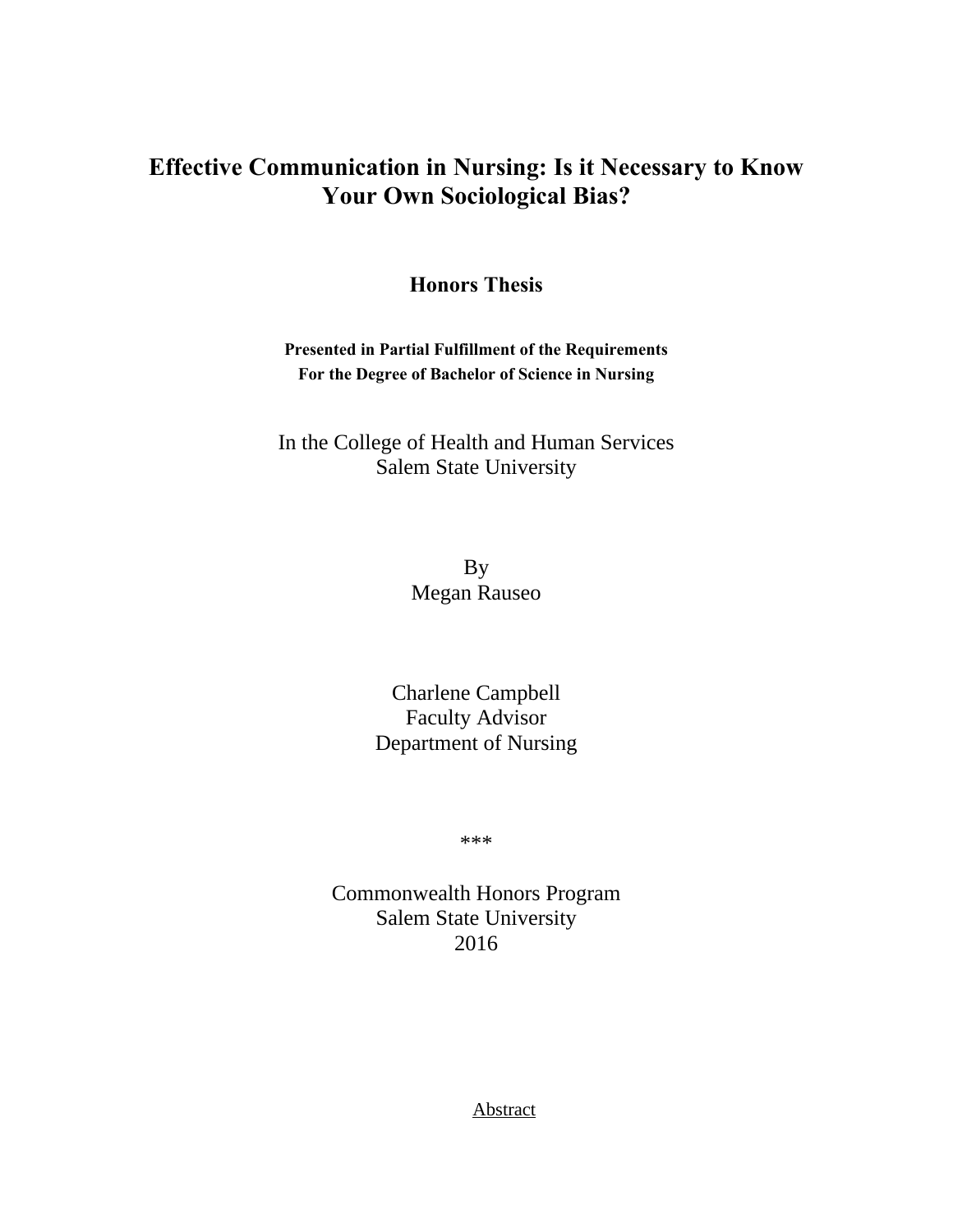Rauseo<sub>2</sub>

Through a discussion of the nursing literature and sociological theory, this Commonwealth Honors Thesis aims to answer the question; Is it necessary to know your own sociological bias in nurse to nurse communication. The focus begins with the qualifications of effective communication as a concept and then applies that specifically to communication between nurses. In addition, the discussion focuses on the topic of awareness vs. unawareness of sociological bias. The discussion includes passages and inclusion of nine pieces of nursing literature, including articles, books, and textbooks. Through out the researched literature connections were made between sociology and nursing. The result showed that is it absolutely necessary to be self aware of sociological bias in nurse to nurse communication.

*Keywords: Sociological Bias, Communication, Nursing, Nurse-to-Nurse interactions.*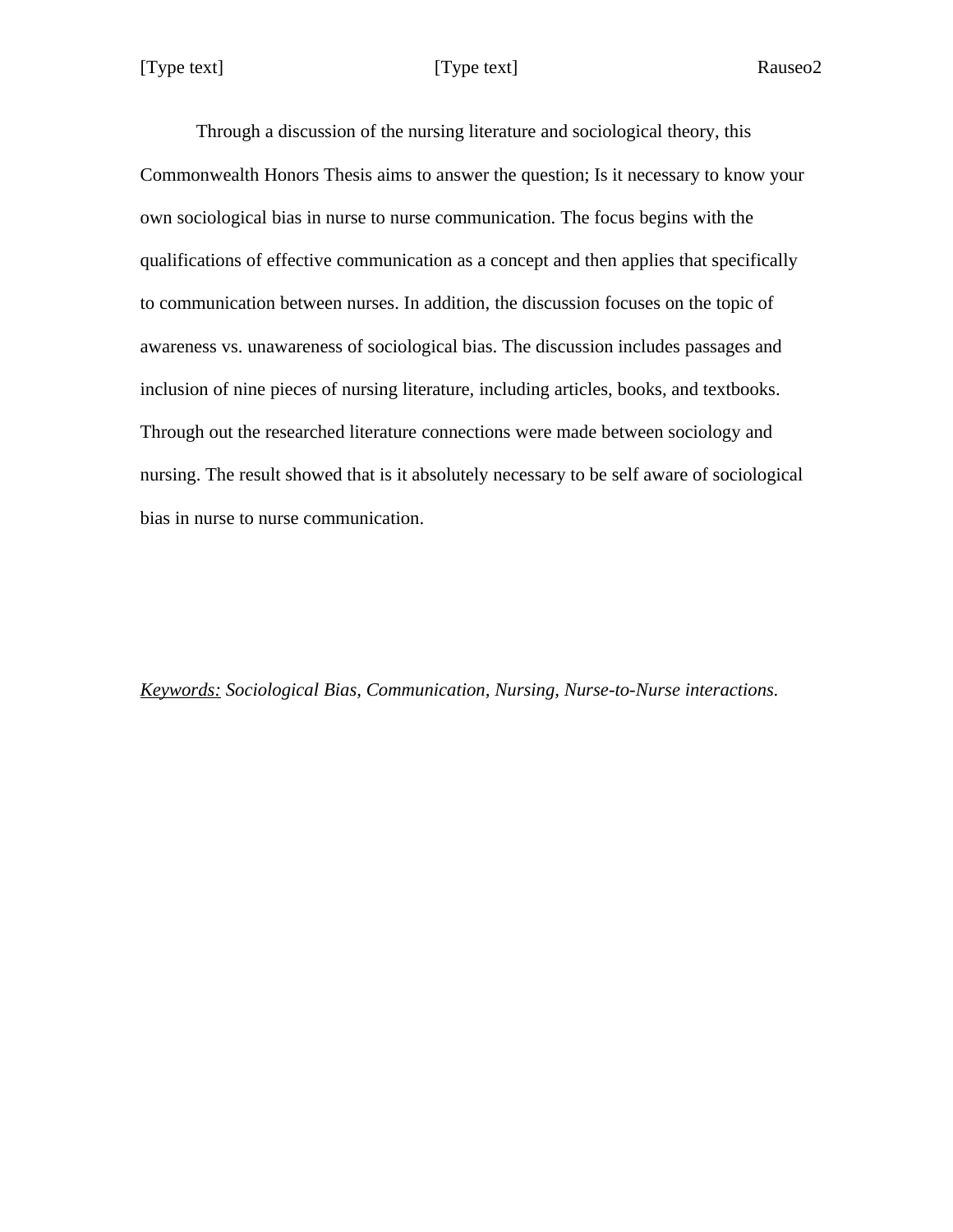### Acknowledgments

This project was a labor of love for my two chosen disciplines of study; nursing and sociology. In nursing there are clear theories and actions that must be learned and followed. In sociology there are many varying theories that one must learn, and then apply to each specific situation they encounter. The goal of this project was to take the sociological theory of bias and apply that to the communication that nurses have with each other.

I would like to thank Charlene Campbell for allowing me to take on the project and fully supporting my ideas. Without her, this project would not have been possible. She allowed me to ask any question and attempt to work my way to the answer. She has helped me understand how to conduct my own research to complete this project, and to serve as a framework for possible future research.

Next I would like to thank Geertje E. Wiersma for creating and helping me develop my sociological imagination. She was one of my first honors professor, and my first sociology teacher. She taught me to think about the world differently, and to always be questioning and thinking. I will be forever grateful to her for introducing me to the world of sociology.

I would also like to thank my family; my Mom, Dad and sister Alex. They have always supported me and stood by me through out all of my ups and downs. I would never have been able to achieve so much if they hadn't been standing behind me. I love you dearly and appreciate everything you do for me.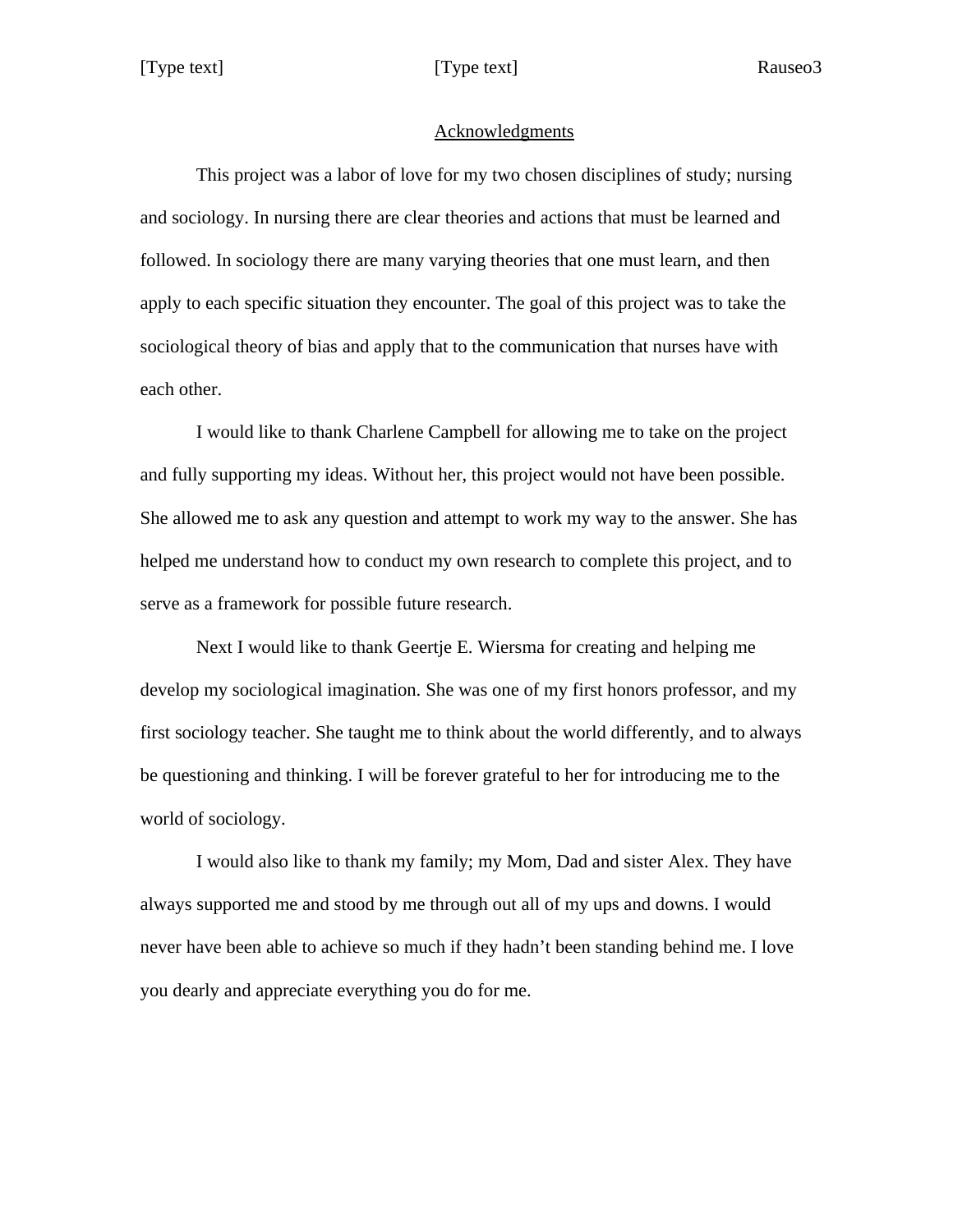# **Table of Contents**

**Abstract 2**

**Acknowledgements 3**

## **Introduction 5**

## **Discussion of the Literature 5-19**

| Defining Effective Communication      | 6-9       |  |
|---------------------------------------|-----------|--|
| The Communication Process (Figure 1)  |           |  |
| Graphic of Understanding (Figure 2) 9 |           |  |
| Communication in Care<br>11           |           |  |
| Madeleine Leininger 11-12             |           |  |
| Kron's Communication in Nursing       | $12 - 15$ |  |
| Usher and Monkley's Theories          | 19-19     |  |
|                                       |           |  |

## **Recommendation for Further Research 20**

**Conclusion 20**

**References 21-22**

**Introduction**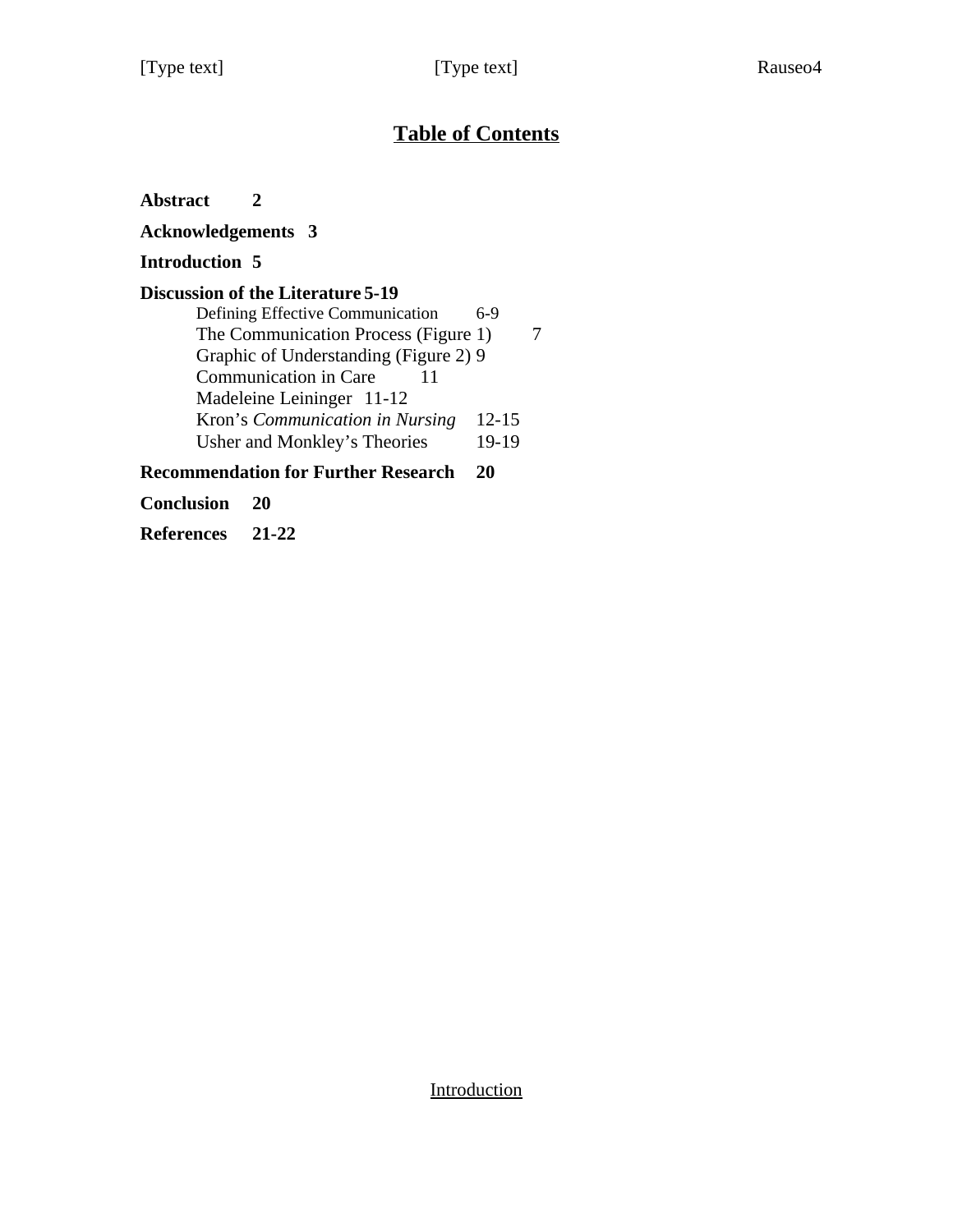Rauseo<sub>5</sub>

"The ordinariness of things that we do everyday, such as communicating effectively, in fact is very important and deserves to be unraveled" (Usher and Monkley, 2001, pg. 100). Effective communication is a principle that seems simple at first glance, but when broken down it holds many questions. What does effective truly mean? What does communication mean? Does effective communication in life mean something different than effective communication in nursing? What creates the way we communicate? Why are there different communication styles? What is it that effects how we learn to communicate? All these questions circling back to communicating effectively create a sound basis of research.

Communication is a tool that everyone has developed throughout their lifetime allowing them to interact in any way with others. It is a learned skill that in part is created when we as humans are socialized into the world. The discipline of sociology studies bias, which in short is the way people are socialized, and how the environment surrounding them effects how they learn how to behave. The discipline of nursing relies heavily on the use of communication to facilitate effective care. The question that exists to unite the two disciplines is: Is it necessary to know your own sociological bias in nurse to nurse communication settings?

### Discussion of the Literature

In the text *Communication in Nursing,* Kron states "Communication is necessary for survival" (1972, pg. 8). In regard to the nursing profession, communication is the cornerstone of effective care. It is an integral factor of the nursing process, allowing nurses to function and operate effectively. Communication is the way nurses relay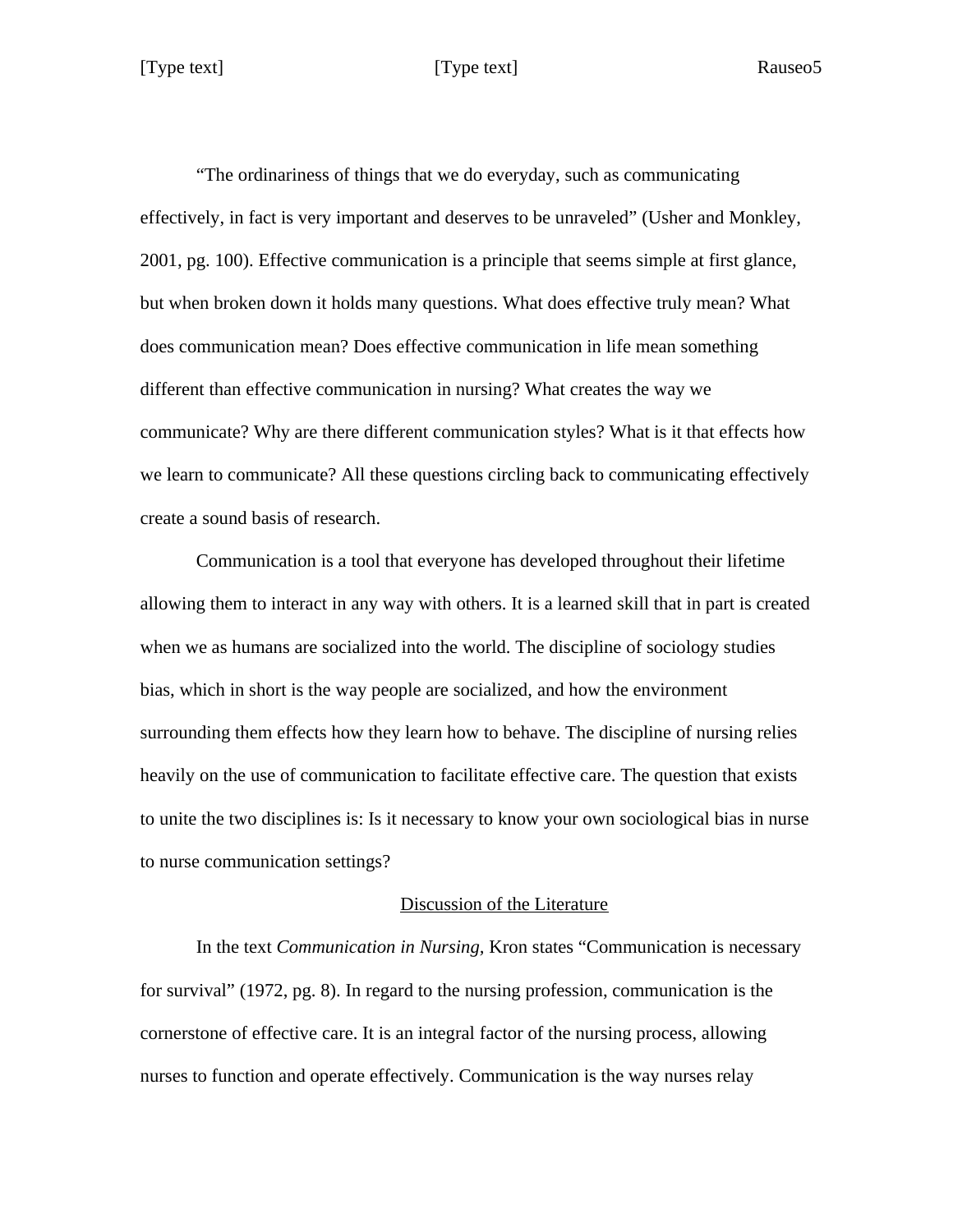Rauseo<sub>6</sub>

pertinent information in regards to the effective care of patients. While much research has been done analyzing the communication between nurses and the patients they care for, the focus here will be to look at how nurses communicate with each other. Further to see what type of role knowing ones own bias plays in communication situations between nursing staff.

"We cannot separate communication and culture. If we are to understand people, we must understand the culture from which they come from" (Kron, 1972, pg.11). In communication there are clear sociological implications. But what role do they truly play? What is the sociological bias and how is it created specifically for each person? Is the so call 'sociological bias' relevant, or is it another term just being used to explain something obsolete?

The topic of the sociological bias is either directly or indirectly noted in many nursing texts. The literature to be discussed shows the existence of this bias and intertwines it with the need for effective communication in nursing. There is evidence that will show how communication is created, transmitted, and cycled. In addition the two disciplines will work tighter to prove the fact that it is absolutely necessary to know one's own bias in nurse-to-nurse communication settings.

When discussing effective communication, the first step must be to find a working definition. Before the analysis of communication is applied to nursing staff situations, the basis of communication must be determined. Douglass (1992) states, "Communication is the process whereby a message is passed from sender to receiver with the hope that the information exchanged will be understood as the sender intended" (pg. 151). This definition establishes what the fundamental basis of communication is.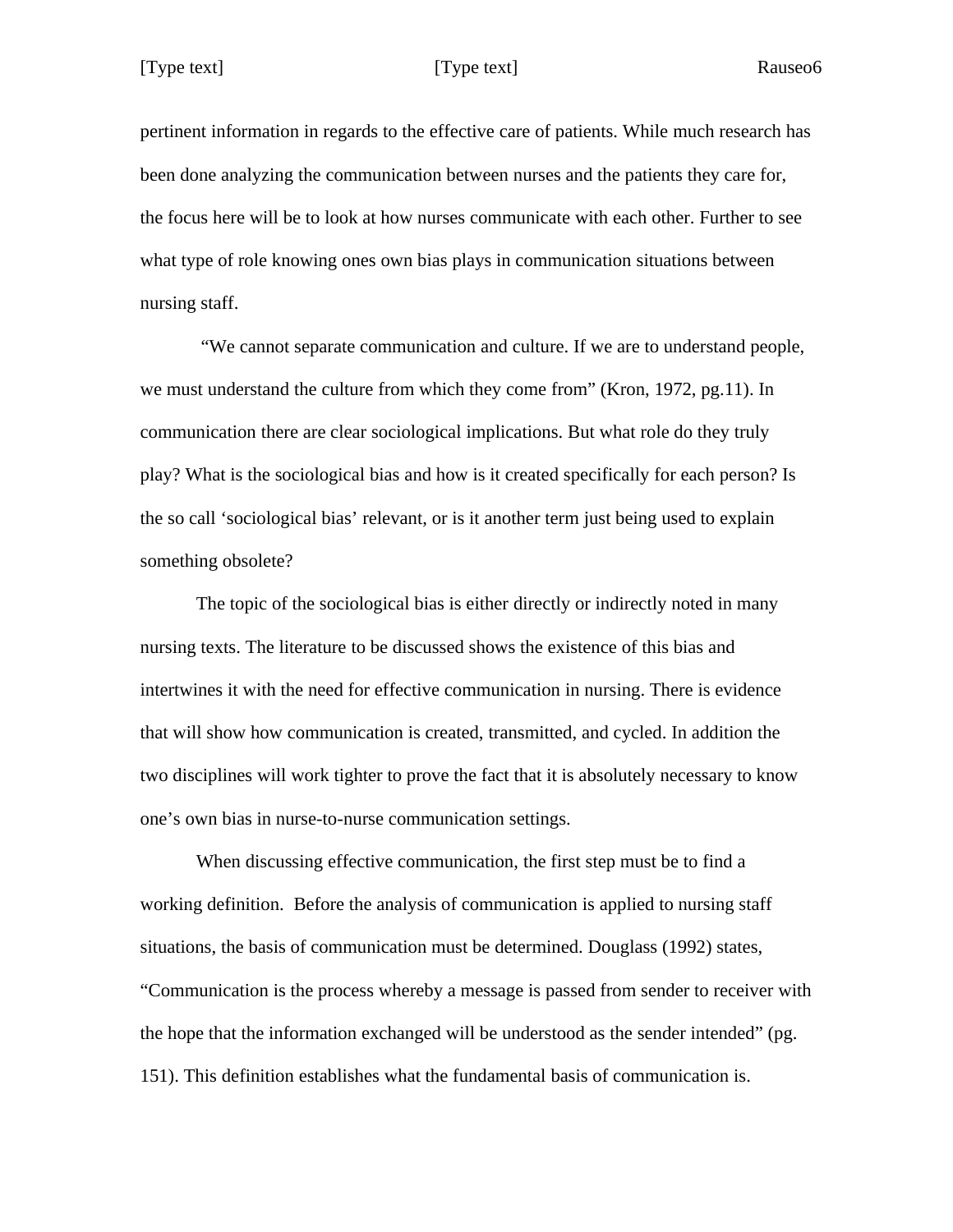Now that communication can be defined, we must ask what classifies an interaction as effective communication. What are the specific details that need to be a part of the communication interaction to be able to call that specific interaction effective? Douglass created a model to display all the components of the communication process. Figure 8-1 from the text shows how this system operates with inner and outer processes. (Douglass, 1992, pg.154)





The outer flow shows that the initial information flows from the sender to the receiver. On the bottom of the outer flow, the graphic shows that feedback is fluid in movement, and can circulate in both directions relevant to the sender and receiver. The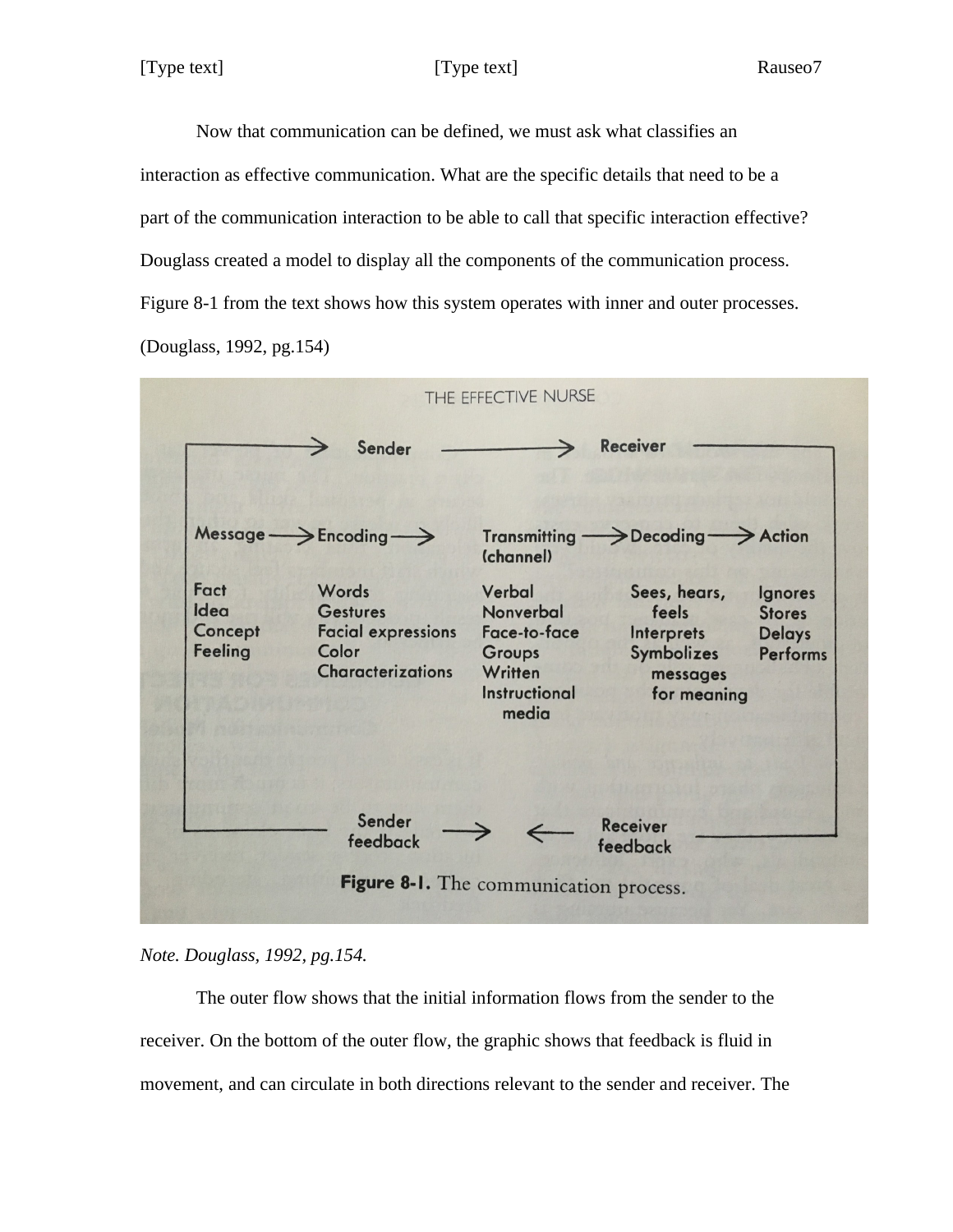Rauseo<sub>8</sub>

feedback stage is the last step in the communication process. Feedback can be verbal and nonverbal, and can include note taking, verbalizing concepts back, and simple nodding. The inner flow shows the stream of thinking needed in the exchange.

Communication begins when the sender has a message to share. This message is created with fact, ideas, concepts, and feeling. This is the first step in the process as the message is the foundation for the need to communicate. Encoding is the next step, which falls onto the sender as well. This is the process of physically and verbally relaying the message. Encoding also includes the decisions made by the sender regarding what will be said, how it will be said, when it will be said, and where it will be said. These decisions by the sender in part relate to how the message will be received. The transmitting channel is the method used to share the information. The sender must make a decision based on what modes they have available and what the situation requires. Decoding is the first active step for the receiver. In decoding the receiver must interpret that message into the information that they need to absorb. This step is all about understanding. The last step of the inner flow is the action taken by the receiver. Meaning, what the receiver does based on the information they have interpreted.

Douglass (1992) concludes that, "Effective two-way communications occurs when a receiver acknowledges a message and then sends meaningful feedback to the sender" (pg. 156). This graphic below further shows how effective communication must include a majority portion of working together in order to be successful. Thus a definition for effective communication is created. It must include all of the different parts of the communication process, but it also must have an increased focus on commonality of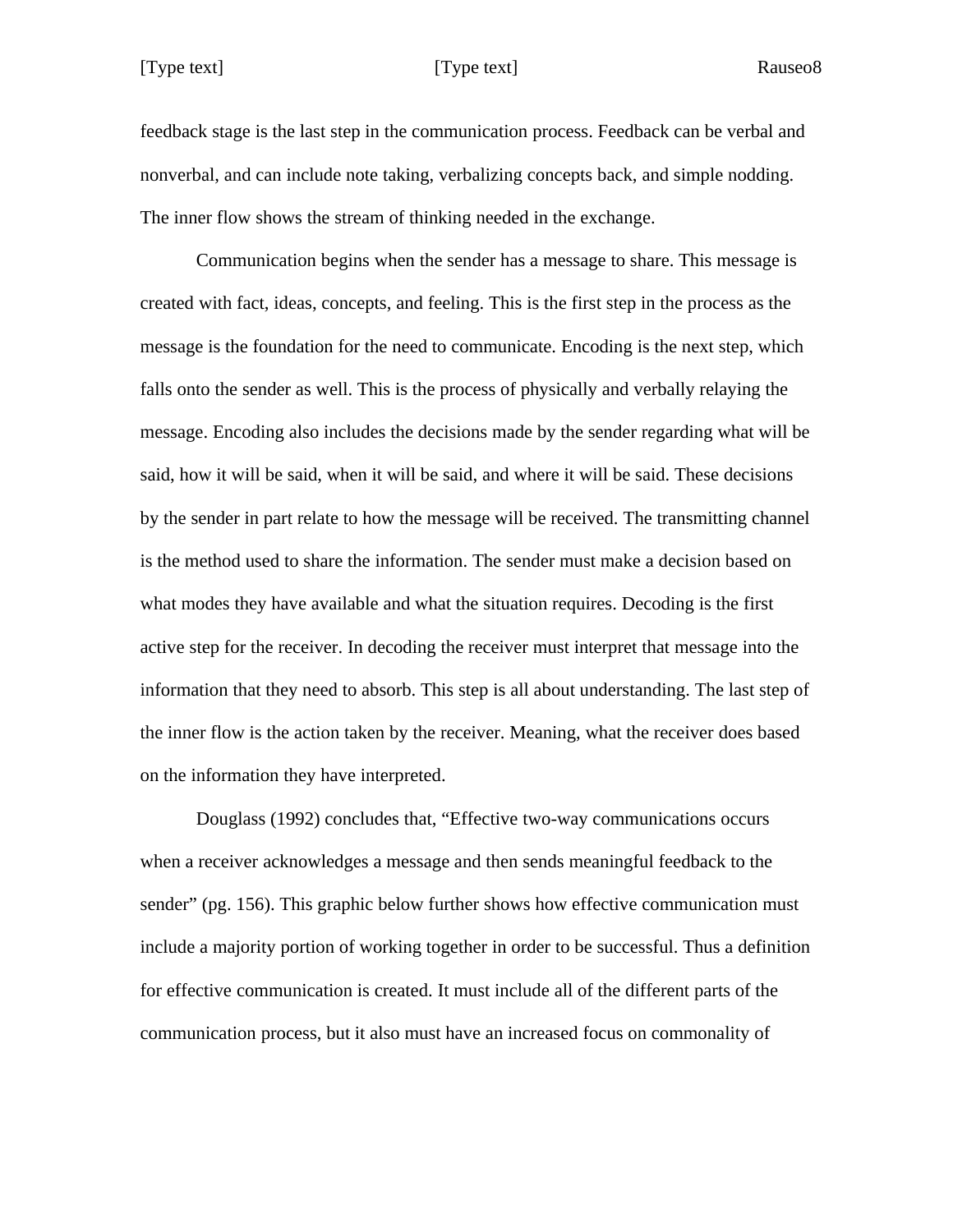experiences and involves the sender and receiver working together more than they work independently.



*Note. Douglass, 1992, pg. 156.*

Encoding is the step that is crucial to the sociological interpretation of communication. It is in this step that the sociological bias begins to emerge. Douglass states, "Words, gestures, facial expressions, and all other symbols are learned through the influence of parents, culture, school, religious affiliation, friends and employment. Communication is never perfect because none of the symbols used in communication has universal meaning" (pg.154). The sociological bias of the sender and receiver will be different, however how they will be sending and receiving the message is based on the bias.

The other step that has major ties to the sociological bias is decoding. Douglass states, "The decoding process is affected by the receiver's experiences, personal interpretations of the symbols used, expectations, and mutuality of meaning with the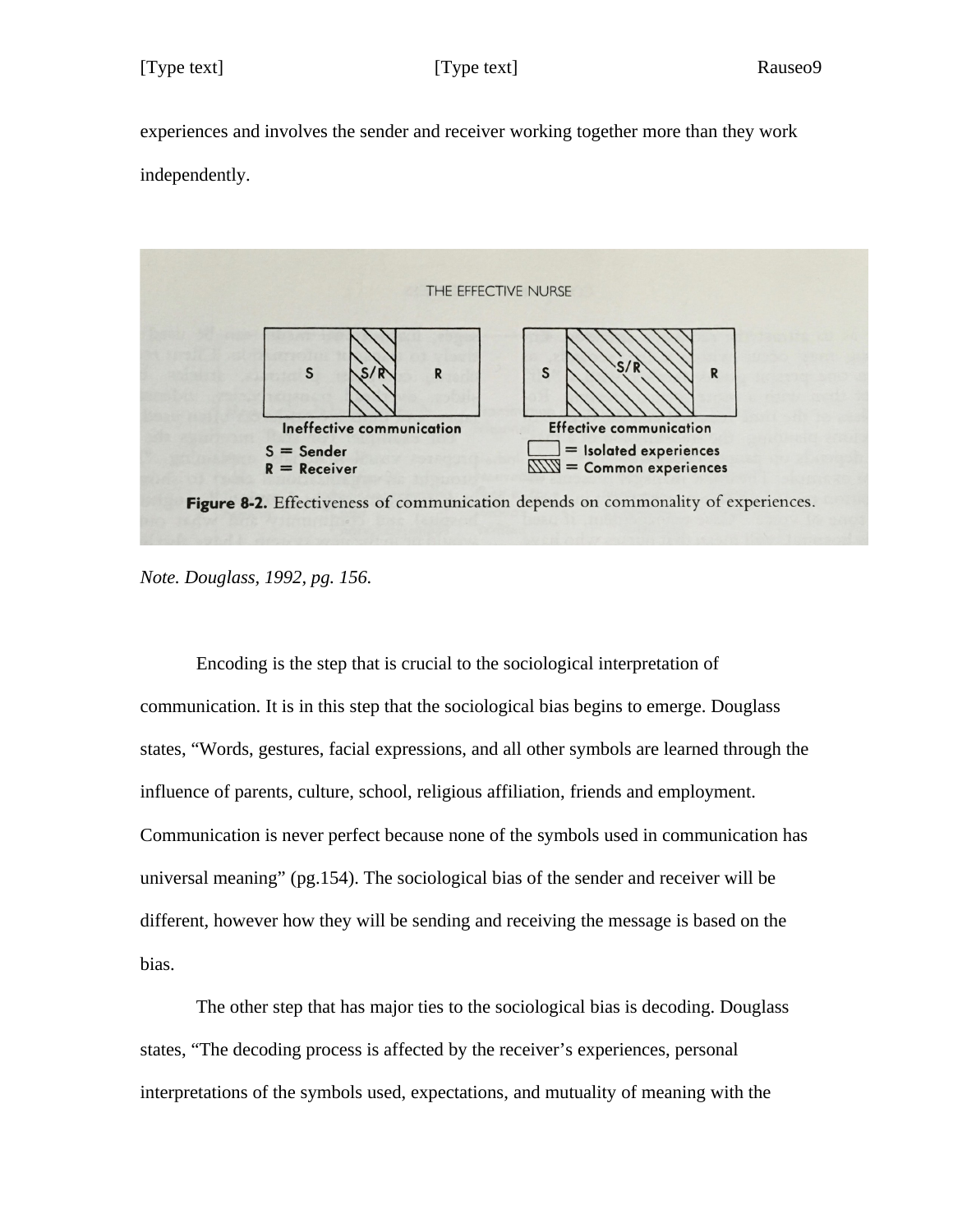sender. Even with the best of intentions, however, a receiver may not understand the intended message because perceptions of the two people are different" (1992, pg.155).

In a nursing setting there are many different types of communication necessary. Two main different types are interpersonal and organizational information. Interpersonal communication is the transfer of information between staff in nurse to nurse interactions. Organizational communication in the communication relayed to the staff as a whole from people in management positions and also communication from the organization to the community (Douglass, 1992, pg.152).

Douglass (1992) also states, "One difficulty with the communication process is that people are seldom totally effective in transmitting their intended meanings to others, frequently sending messages not intended." Continuing on the argument stating, "The action taken to resolve these errors usually centers on resolution of the error, with no attempt to study the faulty communication process that exists in the clinical setting" (pg. 152). In the same way that people unconsciously stop focusing on things in life, the underlying factors of communication are not the focus. Over time there has been a shift of the focus to damage control after an error has been made, instead of working on selfeffectiveness to prevent that from even happening.

Communication is a necessary factor of care, as evidenced by the statements of how it is used in practice. "The communication channel can be used as a basis for planning and delegating." "Written or verbal communication are an essential part of controlling and evaluating a nurse's delivery of care" (Douglass, 1992, pg.152). In part the communication of the staff is directly related to the effectiveness of care and the success rate of the nurse themselves. "Staff participation and interest is positively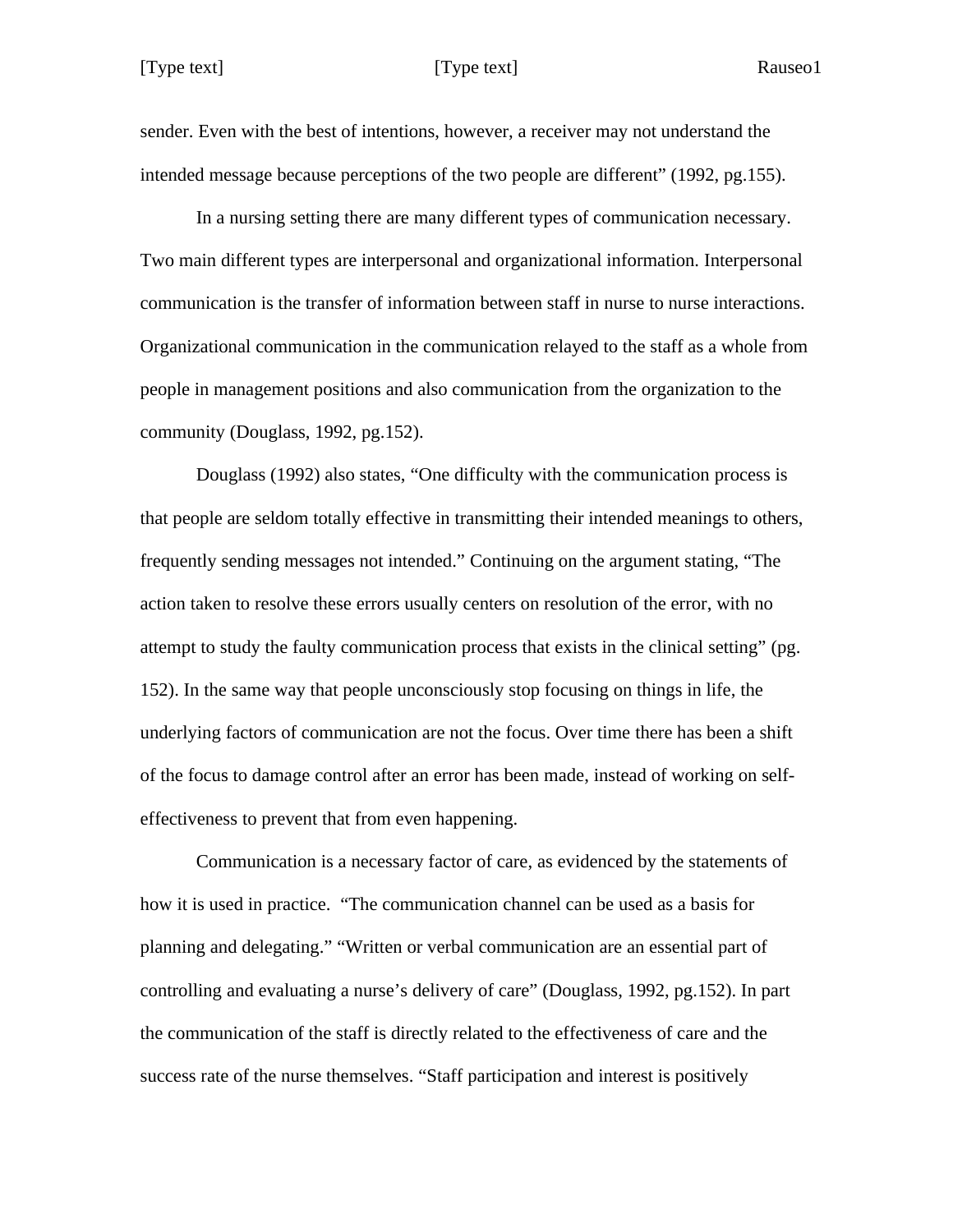influenced by good communication. Sharing information of mutual interest and benefit to the group gives vital support to an employee's sense of belonging"(Douglass, 1992, pg.152). Essentially concluding that if communication throughout the group is "good" then the group performs more effectively individually.

Madeleine Leininger is the founder of transcultural nursing. She focused her work around the ideal that caring is a central component of nursing, but further that behavioral patterns that we learn in childhood creates our cultural basis. She also acknowledged that a lack of cultural care and cultural knowledge lead to poorer health outcomes. Her work focused on recognizing your own specific behavioral patterns, and being able to accept the differences in other people's cultural backgrounds.

Leininger defines transcultural nursing as, "a substantive area of study and practice focused on comparative cultural care (caring) values, beliefs, and practices of individuals or groups of similar or different cultures with the goal of providing culturespecific and universal nursing care practices in promoting health or well-being or to help people to face unfavorable human conditions, illness, or death in culturally meaningful ways" (Eicrhelberger, 2010, pg. 94.) In her research, Leininger found that being able to recognize the cultural differences between others in they key to effective care. She termed her method as culturally congruent care. Stressing that a nurse must be aware of cultural differences in order to be effective, this can be applied to all aspects of care especially communication.

Leininger further explains the way that each person is taught his or her sociological bias through culture. Defining culture and the process as, "*Culture* refers to learned, shared, and transmitted values, beliefs, norms, and lifeways of a specific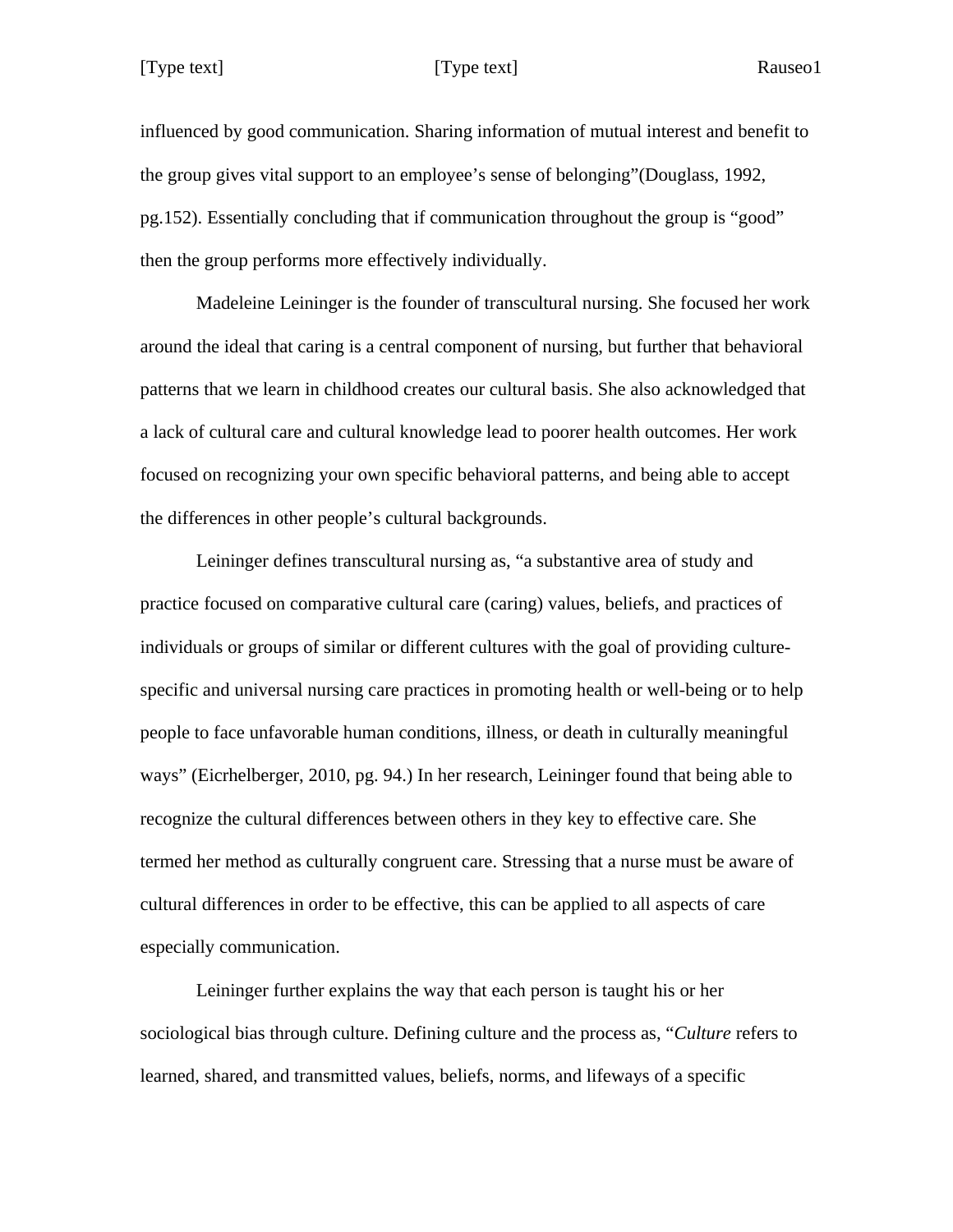individual or group that guide their thinking, decisions, actions, and patterned ways of living." (Eicrhelberger, 2010, pg. 95) This process creates one's values, norms, beliefs, behaviors, social organization, attitudes and customs. These are the results of what an individual learns subconsciously in respect to the sociological bias.

In nursing, sociological factors are referred to as social determinants of health. This includes the specific factors that provide the framework of the culture around us. Social determinants include age, race, gender, religion, spirituality, occupation, living conditions, environment, family structure and dynamics, ethnicity, sexual orientation, and socioeconomic status. (Anderson, 2015)

Kron (1972) begins her book with a poignant statement, "We live in a world of words yet we have more difficulties in communication than ever before...Most, if not all, of our problems today can be traced directly or indirectly to a lack of communication" (pg.iii). This sentiment was expressed in the early seventies, before all the new technological advances we have to today were even thought up. With this as the introduction to the text, the main goal of the text can be expressed as getting to the root of why communication is lacking in effectiveness.

In the preface, Kron (1972) also nods to the sociological implications of communication, "Communication *is* interpersonal relationships, and people react and interact because of their attitudes, prejudices, knowledge and understanding acquired through past experiences" (pg.iv) This text is one of many that non-intentionally relate the way we as nurses communicate to the sociological bias. The sociologic factor is the way we as humans are socialized throughout our lives. Our specific bias is created as we are socialized through our lives, family, and the environment we live and learn in.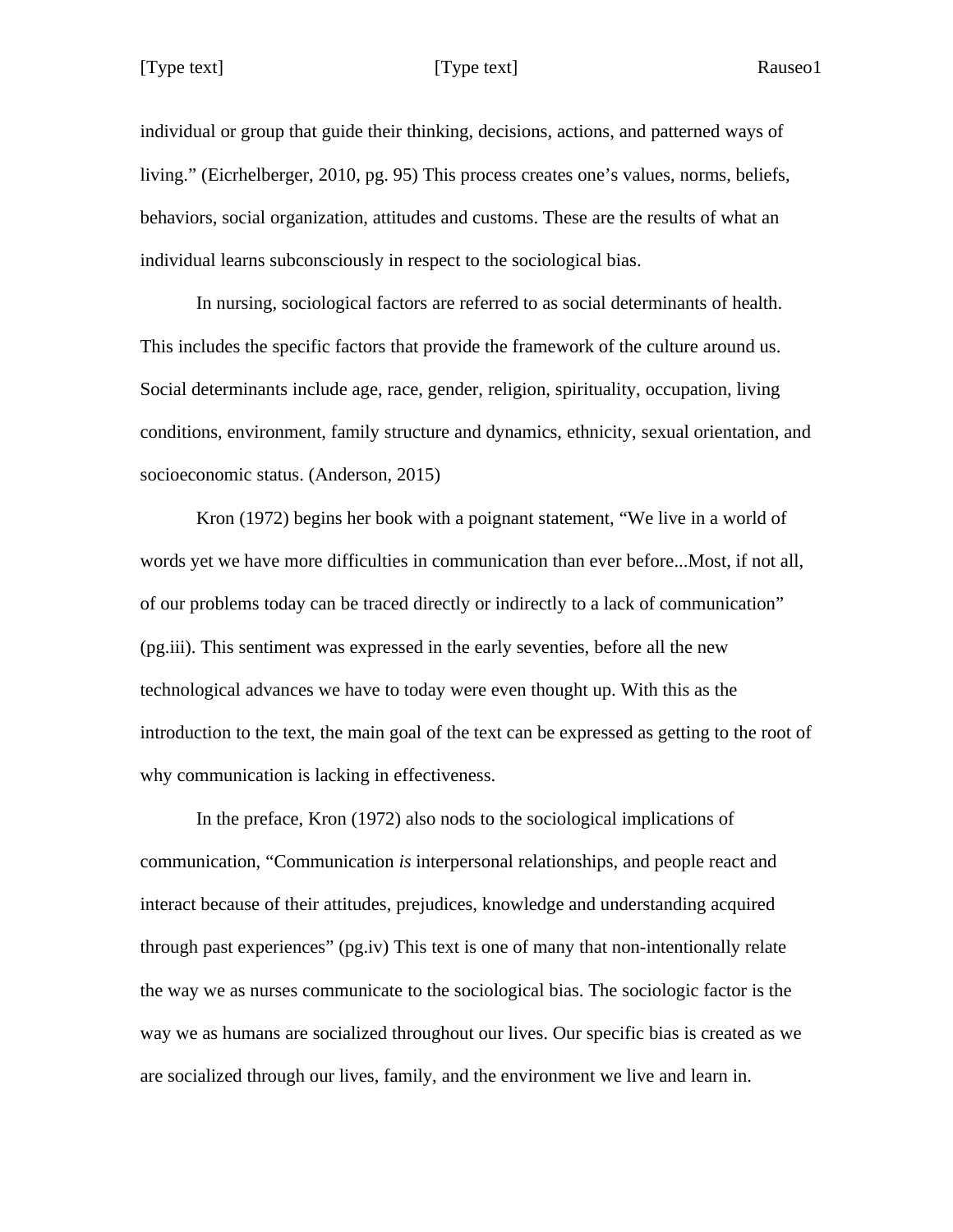Kron (1972) breaks down three different theories; the mathematical theory, the social psychological theory and the linguistic theory. The mathematical theory is defined as, "communication that is concerned mainly with the mechanical techniques used to transmit messages" (Kron, 1972, pg.4). The social psychological theory "is concerned with how language affect people and causes them to react both as individuals and groups" (Kron, 1972, pg.5). Lastly the linguistic theory is described as having, "emphasis is placed on the languages (verbal and nonverbal) of people throughout the world" (Kron, 1972, pg.5).

Kron (1972) comments on culture, referring to it as the ways of living being transmitted from one generation to another beginning at birth and continuing all through out one's life. Further stating, "His cultural background will continue to influence his responses to his environment throughout his life" (Kron, 1972, pg. 10). In her own way describing the sociological bias and its effects on behavior. In addition, Kron (1972) comments on the many differences cultures have including; "time, space, progress, work, and personal relationships" (pg.11)

Further delving into the recognition of sociological factors in nursing communication, Kron provides some new terms to consider. "The meaning of any symbol, *semantics,* is learned and is based upon the person's cultural background. People react to perceived meanings. The study of reactions of people to signs and symbols (*i.e. language),* is *pragmatics*" (Kron, 1972, pg.6). The text then provides evidence to support the idea that knowing one's self bias can improve efficacy, "We must recognize that communication involves individuals and that problems in communication are in reality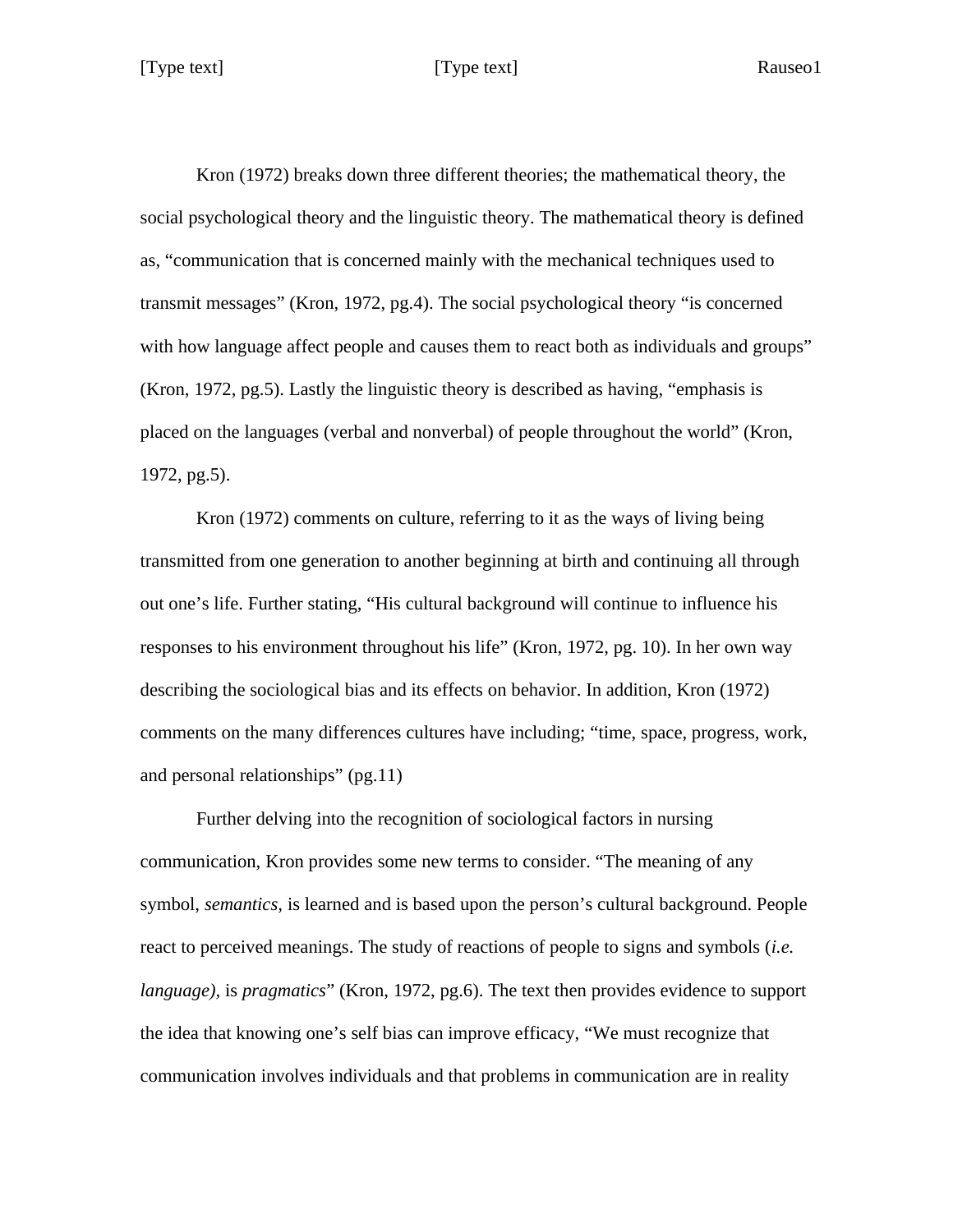problems in human relationships, which can never be solved until we consider the individuals involved" (Kron, 1972, pg.7). The point being made is that the key to effective communication is not only acknowledging one's own bias but doing so and also recognizing the bias of the other individual involved in the communication. Further stating that "We must understand whom, in what way, about what, with what effect, and why" (Kron, 1972, pg.11).

In conclusion, Kron uses this text to implore the importance of self reflection and self improvement especially in the area of communication. Early on in the text she states, "We shall never achieve absolute perfection in communication, but we must keep trying to become more skillful in the use of tools of communication- listening, reading, speaking, doing, observing, and, of course, thinking, for without thinking all the other tools have no value."(Kron, 1972, pg.11) This sentiment is incredibly pertinent to all the arguments presented. In essence the message is not only to focus on bias; both selfreflecting and recognizing that of others, but to always be thinking. The concept of thinking is the core of assessment. It is our main tool in practice. The mention of thinking above all else further reinforces the fact that nurses *should* be thinking about not just what they are communicating but *how* they communicate and *why* they communicate that way.

Gordon (2010) uses a platform of storytelling to share the perspective of real nurses discussing real life situations they have faced in their careers. She begins with a poignant statement about her own experience.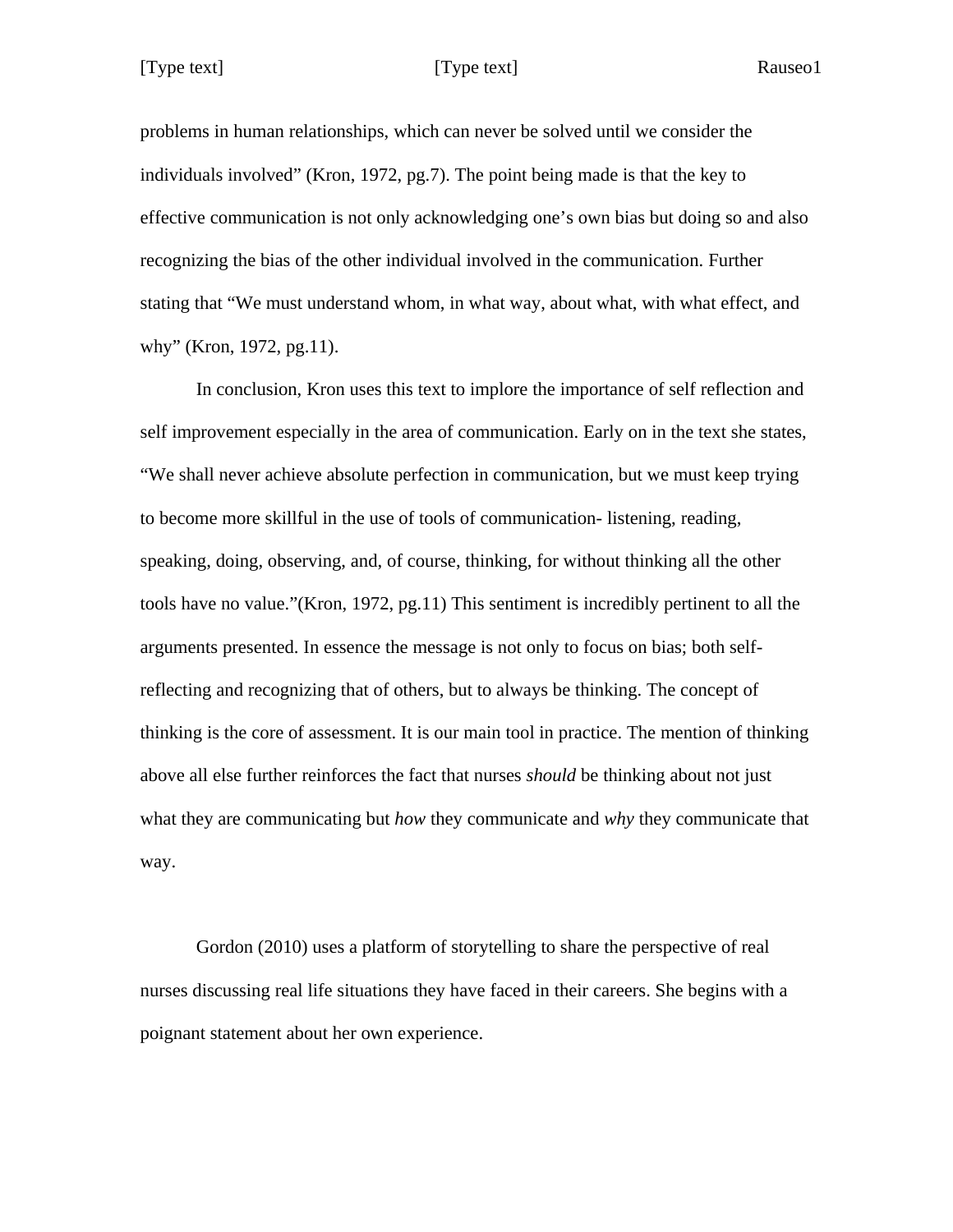*"For more than two decades, I've had a front-row seat on nurses' socialization in self-denial. Whether in nursing school or on the job, nurses are taught how to care for and be concerned about patients. They are constantly enjoined to advocate for patients. What they are not encouraged to do is advocate for, or acknowledge, their own needs either as human beings or as professionals" (pg.3)*

With a lack of focus on self, this nurse has seen the negative consequences first hand. She saw this problem, and her efforts to bring awareness to the topic culminated in a book about real nurses finding their voices. Gordon's work *When Chicken Soup isn't Enough* is a collection of stories by nurses for nurses; focusing on the importance of being confident in your communication. Without confidence in yourself and your practice, a nurse cannot effectively advocate for her patients or herself.

The research of Usher and Monkley focuses on the perception a nurse has of their own communication. This study was done to provide more information regarding communication in intensive care environments. Several studies had been done showing dissatisfaction in the patient population, citing "...many patients recover...with a less than favorable view of nurses' ability to communicate effectively" (Usher & Monkley, 2001, 91). This study sets up a way to look at the self-assessment of nurses in the specific area of communication.

This study focused on the communication between nurse and patient. In the ICU many patients have barriers to respond to communication, including levels of sedation, lack of consciousness or even restrictive medical devices. There is evidence that ICU nurses see the importance of communication areas including, "procedural/task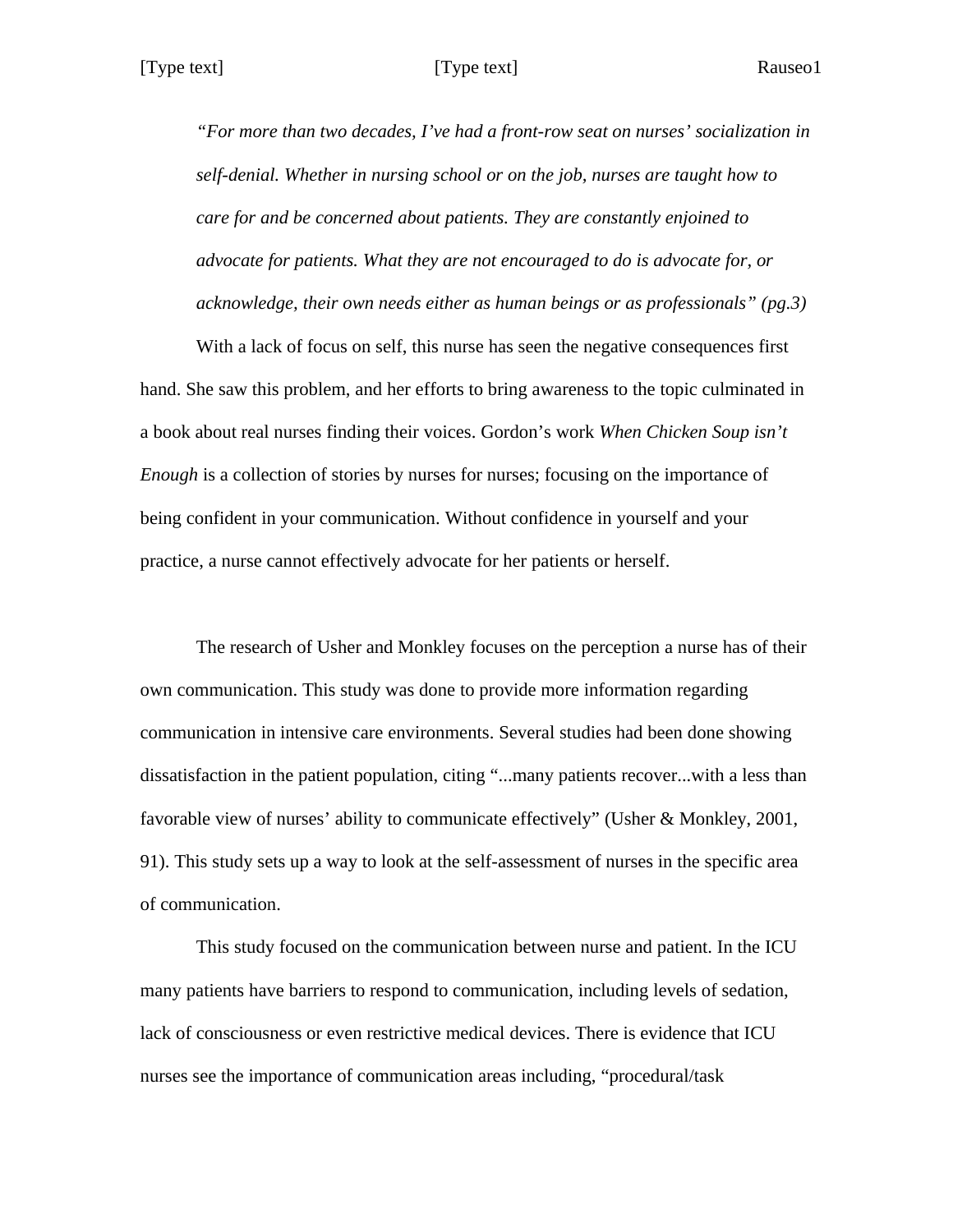orientations; orientational information; reassurances; apologies/recognition of discomfort; efforts to illicit a response; intentional and unintentional distraction; social conversation with colleagues while recognizing the patient's presence" (Usher & Monkley, 2001, 92). In addition, there have been some instances of the research showing indications that patients have felt communication from nurses while they were unconscious led to the prevention of feelings of isolation and alienation (Salyer & Stuart, 1985).

The research this study collected prior to completing their own showed that the overall consensus of the patients was negative in reference to the communication from nurses. Usher and Monkley (2001) concluded that, "Jarrett and Payne (1995) found that much of nurse's communication with patients is brief, superficial, and often perceived by the patients as controlling. As a result, effective communication is restricted." They are showing that the way the nurses are perceived by the patients can be a barrier if that perception is negative. To support that Usher and Monkley (2001) found that "patients reported feelings of frustration, anger, exhaustion, and hopelessness as a result of nurses' poor communication" (pg. 92).

The material presented show that effective communication as a pillar of care is well recognized, but may not always be executed in practice. The authors of this work cite the only unknown to be the perception of the nurses in regard to effective communication in ICU situations. This is the purpose of this study; to explore what a nurse perceives as effective communication.

The research design is a descriptive qualitative study, which used stories to collect the data. There were 10 participants selected randomly from a group of qualified registered nurses currently working in an ICU setting. In the interviews participants were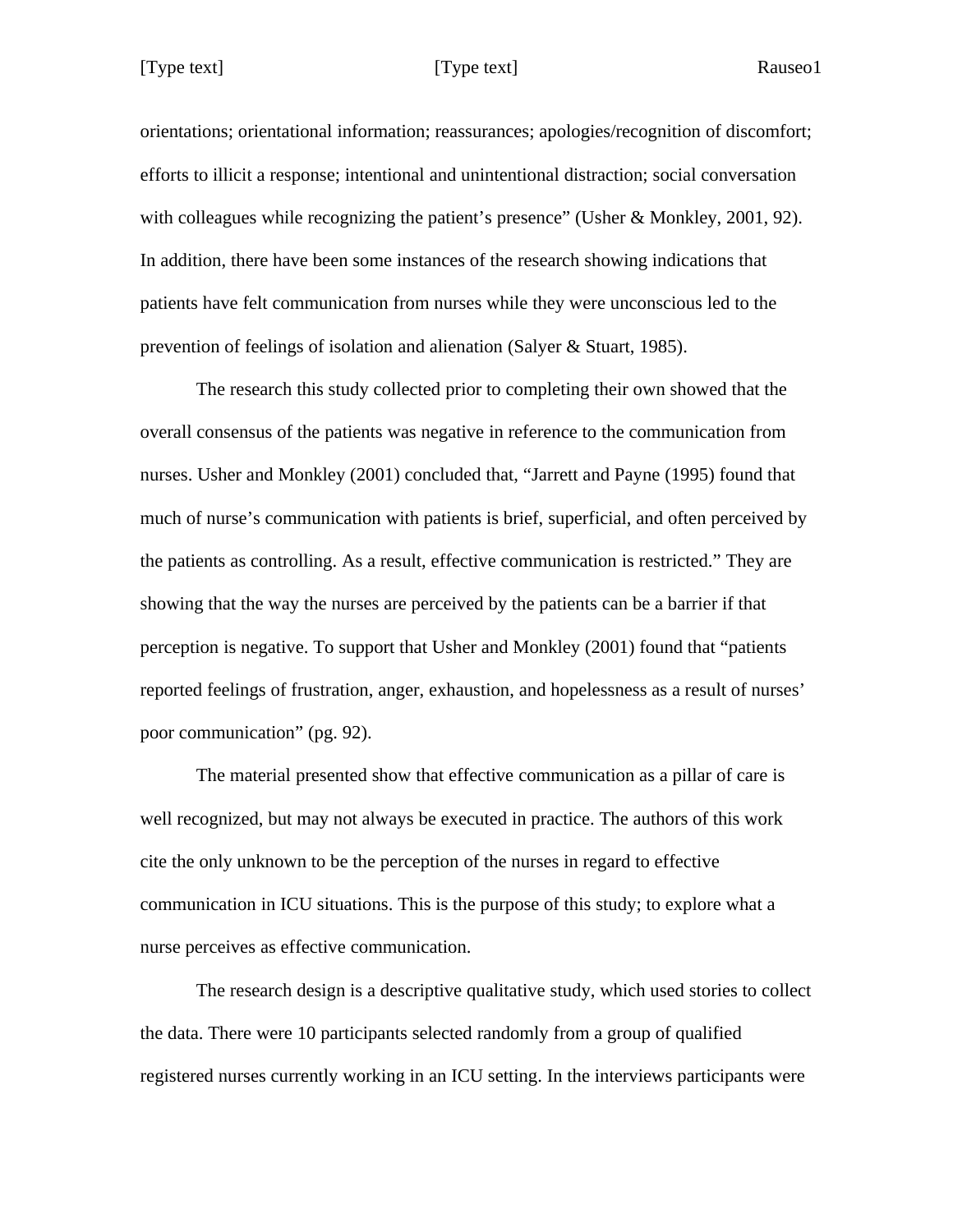asked to tell stories of effective communication in their practice. (Usher & Monkley, 2001, pg.93)

Interestingly the researchers themselves commented on bias. Usher and Monkley (2001) commented, "In this journal, recorded were thoughts, feelings and attitudes about the interview and data received. This allows the researcher to identify any biases towards the data and the subject as a whole" (pg.94). These researchers showed the importance of knowing your own biases to maintain an effective process. While they are applying this to the research process itself, this point is pertinent to all areas of communication.

In the data analysis phase the researchers found that "There is no one quality or aspect of communication that stands alone as the key to establishing effective communication" (Usher & Monkley, 2001, pg. 94). However they did find several themes to correlate the data including; nurse's perceptions, presencing and reassurance. Concluding that effective communication occurs when these three components are used together and properly. The findings described how the quality of information is a fundamental need of effective communication.

In describing the perception of nurses the study describes the positive effect of tone of voice and timing. They also note the importance of verbal communication being matched by appropriate non-verbal communication, terming this to be 'congruence'. The use of congruence allows nurses to convey an authentic and sincere message. Usher and Monkley (2001) states that "The use of empathy is no less important than in any other area nursing...Without empathy, the nurse decreases personal involvement, and responses appear standard, professional and detached" (pg. 95). Stressing the point that care given through communication is some of the most important in any hospital setting. Further in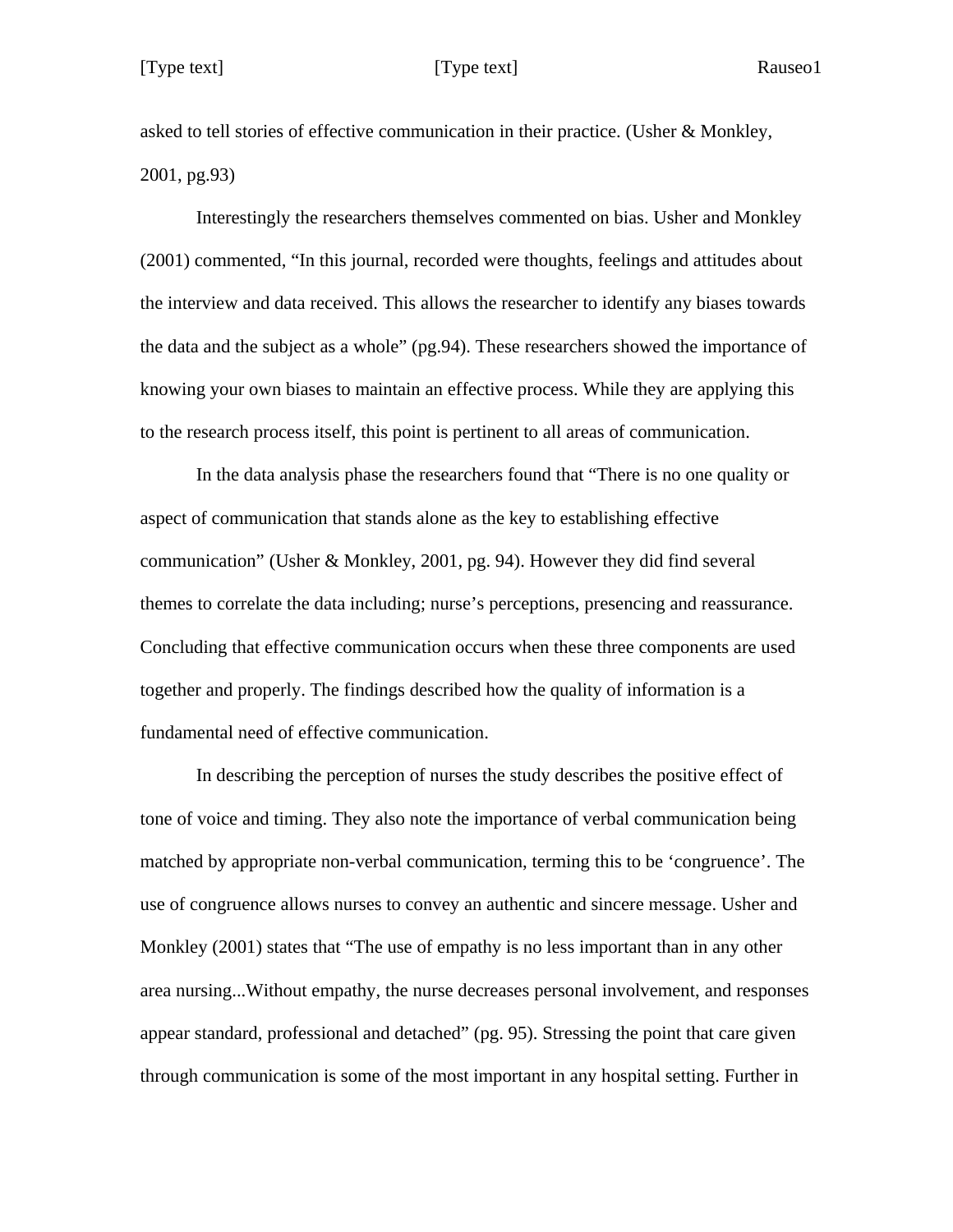[Type text] [Type text]

Rauseo1

defense of the necessity of understanding of communication, Usher and Monkley (2001) note, "Good timing of communication involves being aware of events preceding and following the interaction" (pg.95). It is essential for the nurse to be thinking globally and holistically in regards to what and when to tell the patient things. A nurse is the one caregiver that will create a level of trust with the patient that they will value. If the nurse is not thinking about the timing of communication they may create a very negative interaction, and thus break the trusting relationship with the patient. Concluding that the nurse must consider the patient's emotional status and cultural bias as they applied to their condition.

The study also showed that a majority of participants noted the necessity of presencing; or the availability of the nurse to the patient through human relating. Usher and Monkley (2001) describe this further as, "Presencing involves situating of the nurse's self sensitively and imaginatively in the world of those being cared for" (pg.97). This is a practice that is remarkably similar to that of identifying the bias of yourself and others. Described in this study is the need for the nurse to assess their communication with mind, body and soul all things that are specific to the culture the nurse was socialized into. The use of this practice is critical to care as it is what allows nurses to provide culturally competent care. The authors further express confirmation of this ideal, "Presencing involves sharing humanness, and that sharing humanness involves some self-disclosure on the nurse's part" (Usher & Monkley, 2001, pg.97).

This article concludes with the discussion of the last theme identified. "Effective communication has been achieved when the patient feels reassured. Simple, honest, genuine communication, together with the nurses' physical and spiritual presence,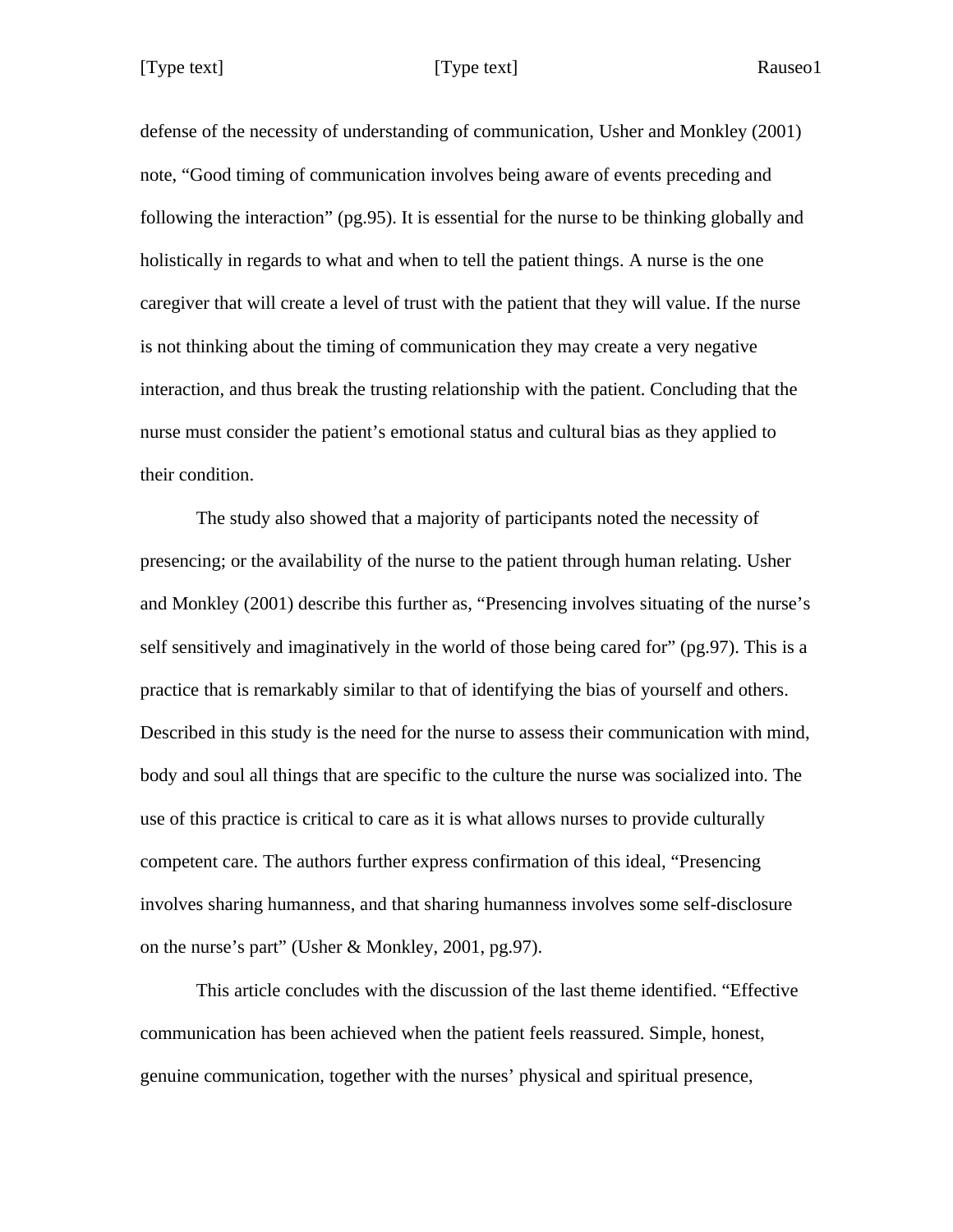appears to create an atmosphere of trust and security for patients" (Usher and Monkley, 2001, pg.98). This simple sentiment describes all the fragments of knowledge a nurse must fuse together to create a practice of effective communication, and further a practice with emphasis on culturally competent care. This study used the platform of ICU nurse's experience to highlight the importance of effective communication.

### Recommendations for Further Research

The main goal of this research was to collect all nursing literature that pertained to the need for awareness of sociological bias. While there was a great deal of literature available, most was fairly dated. This research focused on nine sources, eight print texts and one published article. The topic of communication in nursing is something that should always be the topic of research. The best platform to further this research would be qualitative interviews of nurses. Allowing for the analysis of the level of self-awareness and how that awareness affects the effectiveness of their communication by asking actual practicing nursing their experiences.

### Conclusion

This research asks many questions with sociological origins and applies them to the nursing field. It asks what is the sociological bias? And is it necessary for a nurse to know his or her own bias? The review of the literature presented shows a clear pattern that understanding and self reflection of the sociological bias is necessary to communicate effectively. Through the many nursing texts, this idea of culture and how it creates people's own specific bias has been described. All of the findings presented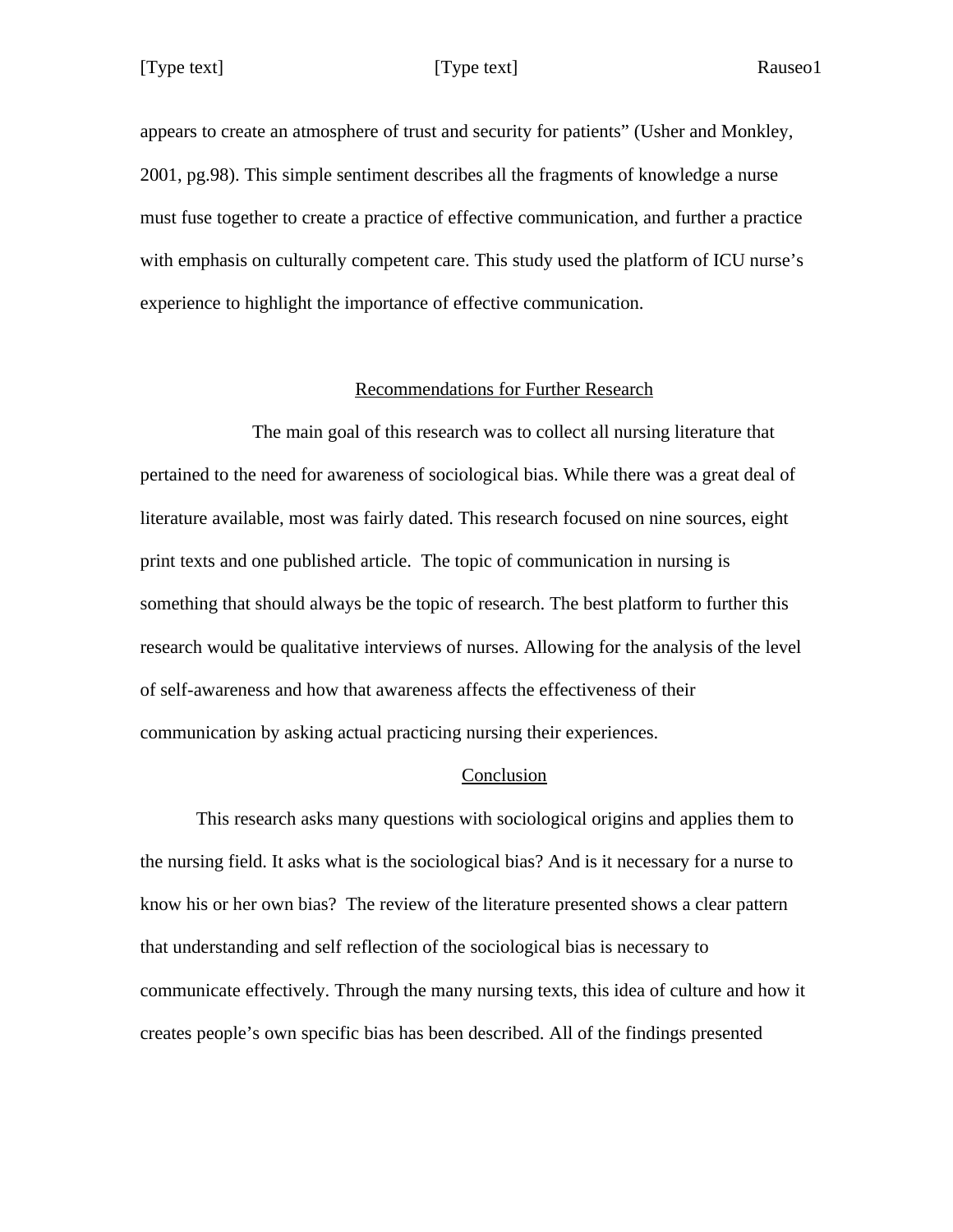support the notion that in order to communicate effectively in nursing, one must be aware of their sociological bias.

## References

- Anderson, E. & McFarlane, J. (2015). *Community as partner: Theory and practice in nursing* (Seventh Edition ed.). Philadelphia, PA: Wolters Kluwer.
- Ceccio, Cathy M. & Ceccio, Joseph F. (1982). *Effective communication in nursing: Theory and practice*. USA: John Wiley & Sons, Inc.
- Douglass, L. M. (1992). In Como N. D. (Ed.), *The effective nurse: Leader and manager* (Fourth Edition ed.) Mosby-Year Books.
- Eicrhelberger, Lisa Wright & Sitzmai, Kathleen. (2010). *Understanding the work of nursing theorists: A creative beginning* (Second Edition ed.) Jones & Bartlett Learning.
- Gordon, S. (2010). In Gordon S. (Ed.), *When chicken soup isn't enough. stories of nurses standing up for themselves, their patients, and their profession.* Ithaca, New York: Cornell University Press.
- Kron, T. (1972). *Communication in nursing* (Second ed.). Philadelphia, Pa: W.B. Saunders Company.